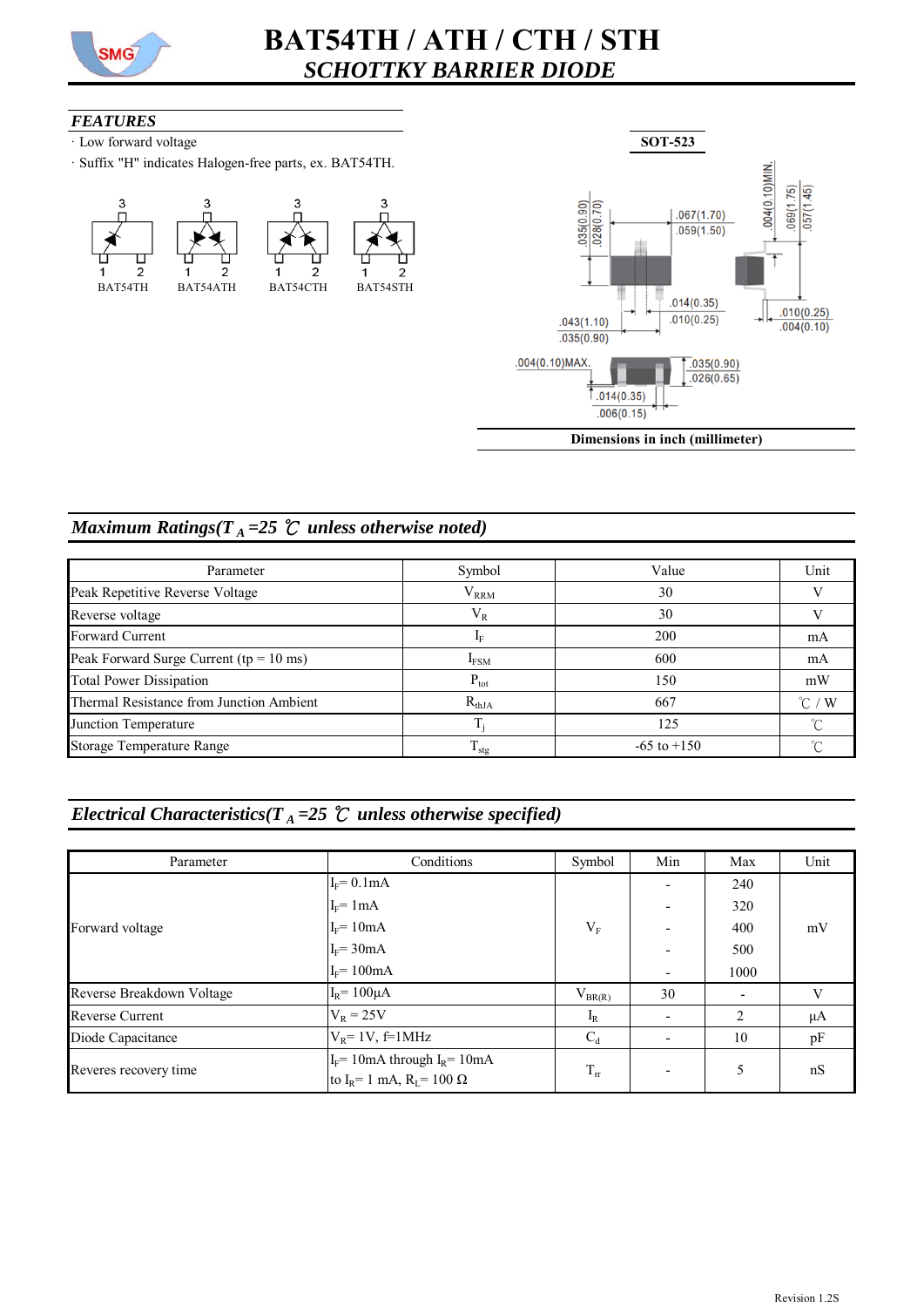

# **BAT54TH / ATH / CTH / STH** *SCHOTTKY BARRIER DIODE*

### *RATINGS AND CHARACTERISTIC CURVES*

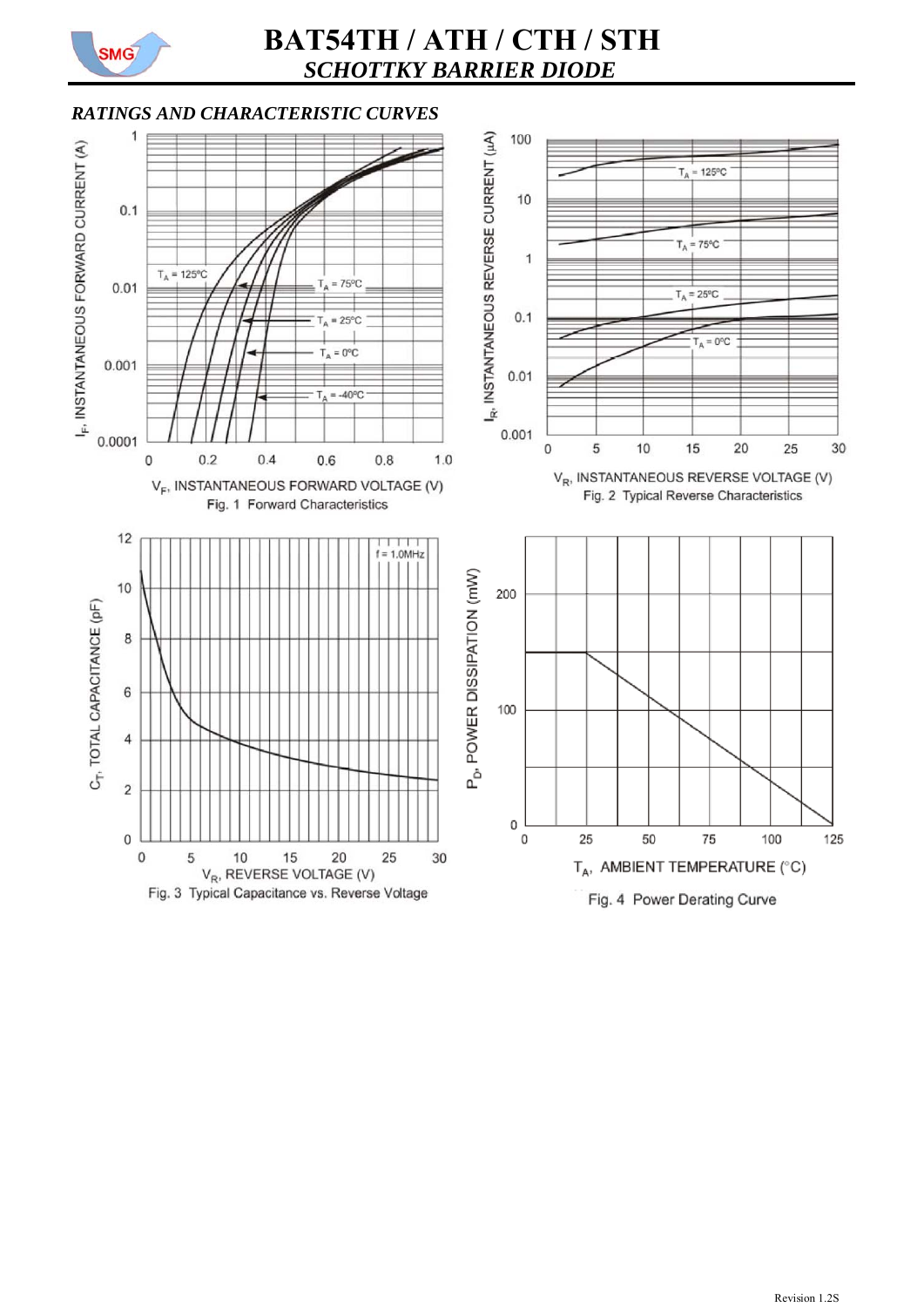

### *TAPE & REEL SPECIFICATION*



| <b>Item</b>            | <b>Symbol</b>  | <b>SOT-523</b>    |
|------------------------|----------------|-------------------|
| Carrier width          | $A_0$          | $1.85 \pm 0.10$   |
| Carrier length         | $B_0$          | $1.85 \pm 0.10$   |
| Carrier depth          | K              | $1.05 \pm 0.10$   |
| Sprocket hole          | d              | $1.50 \pm 0.10$   |
| Reel outside diameter  | D              | $178.00 \pm 2.00$ |
| Feed hole width        | $D_0$          | $13.00 \pm 0.50$  |
| Reel inner diameter    | $D_1$          | MIN. 50.00        |
| Sprocke hole position  | E              | $1.75 \pm 0.10$   |
| Punch hole position    | F              | $3.50 \pm 0.10$   |
| Sprocke hole pitch     | $P_0$          | $4.00 \pm 0.10$   |
| Punch hole pitch       | $P_1$          | $4.00 \pm 0.10$   |
| Embossment center      | P <sub>2</sub> | $2.00 \pm 0.10$   |
| Overall tape thickness | T              | MAX. 0.60         |
| Tape width             | W              | $8.00 \pm 0.20$   |
| Reel width             | W1             | MAX. 10.00        |

#### *ORDER INFORMATION*

| Do∩<br>$\alpha$ | Reel Size |  |
|-----------------|-----------|--|
| $SOT-522$       | 711       |  |

#### *MARKING CODE*

| Part Number | Marking Code   |
|-------------|----------------|
| BAT54TH     | IJ             |
| BAT54ATH    | L.             |
| BAT54CTH    | L <sub>3</sub> |
| BAT54STH    |                |